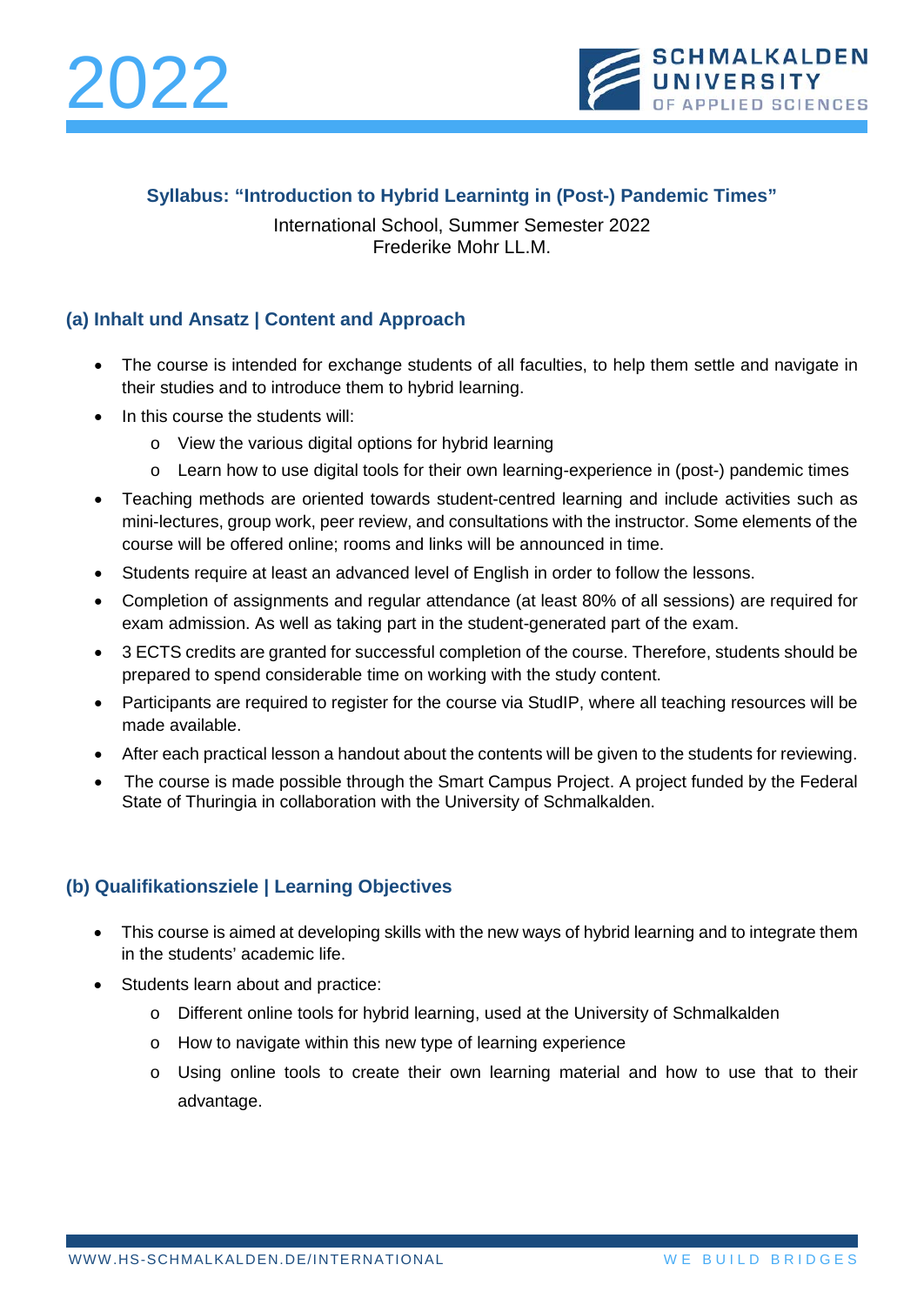### **(c) Kursstruktur | Course Structure**

- The class will be held in a weekly circle. Corresponding to the topic of the class, some lectures wil be held online, using StudIP and BBB.
- The exam presentation (one part of the total exam) is included in the lesson plan and will be held online. The participation of all students in the result of that exam, counts to their attendance, but not to their final mark.
- The course schedule is as follows:
	- o Introduction to StudIP I: Registration, Lesson plan, Rerouting Email **07/04, 16:00 – 17:30**
	- o Introduction to StudIP II: Different lesson tools and their uses **14/04, 16:00 – 17:30**
	- o Introduction to BBB I: Participation and basic tools **21/04, 16:00 – 17:30**
	- o Introduction to BBB II: Advanced Tools **28/04, 16:00 – 17:30**
	- o Introduction to Online Research and eBooks I: Basic Online Research and use of eBooks **05/05, 16:00 – 17:30**
	- o Introduction to Online Research and eBooks II: Advanced Online Research and use of library assets. **12/05, 16:00 – 17:30**
	- o Learning and Self-Study in Hybrid Learning I: Students View on Hybrid Learning **19/05, 16:00 – 17:30**
	- o Learning and Self-Study in Hybrid Learning II: Self-Study Methodes for Hybrid Learning **02/06, 16:00 – 17:30**
	- o Introduction to internal and external Online Learning Tools I: Internal Online Learning Tools - Theory **09/06, 16:00 – 17:30**
	- o Introduction to internal and external Online Learning Tools II: Intern Online Learning Tools – Practical Use **16/06, 16:00 – 17:30**
	- o Introduction to internal and external Online Learning Tools III: Extern Online Learning Tools **23/06, 16:00 – 17:30**
	- o Introduction to Online Exam: Participation, rules and pointers. **30/06, 16:00 – 17:30**
	- o Exam Presentation **07/07, 16:00 – 17:30**
	- o Exam Presentation **14/07, 16:00 – 17:30**

# **(d) Kontakt | Contact**

- [f.mohr@hs-sm.de](mailto:f.mohr@hs-sm.de)
- +49 3683 688 1071